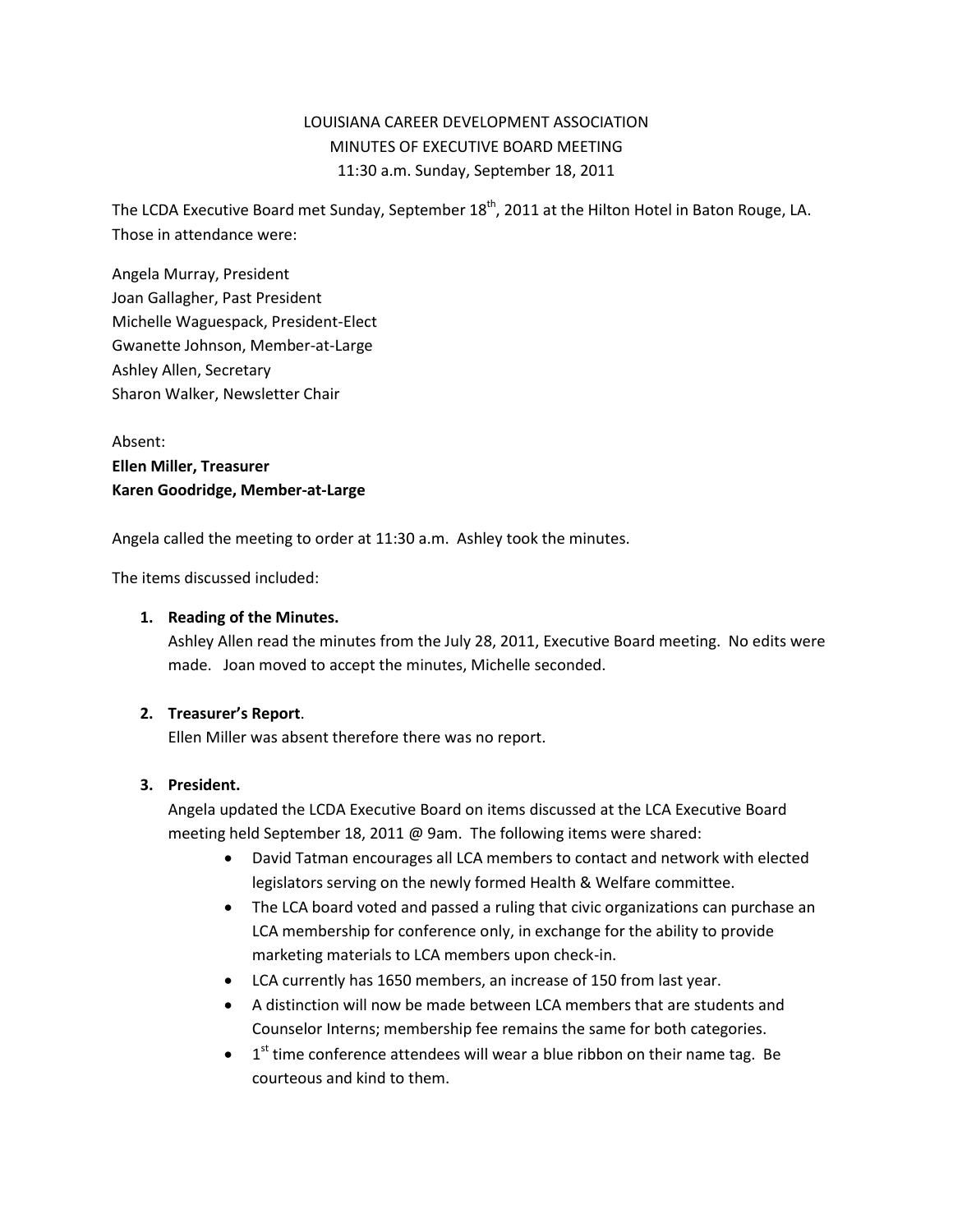- LCA desires feedback on the new three day conference format. Provide feedback to Diane Austin.
- Due to fee increases, LCA is seeking a new lawyer to represent them. Send suggestions to Diane Austin.
- LCA voted to move from a 60/40 split of conference earnings to a 75/25 split between LCA and the primary divisions.
- The LCA board voted to increase the conference vendor fee by \$30.
- Ernie Calgar, a representative on the LPC Board, shared about the financial difficulty of the board and a current discussion to determine if licensure fees may be increased to help cover the board's expenses.

-Angela requested that the Professional Development Committee reach out to LCDA members and request that they engage in presentations at either LCDA spring conference or LCA conference. Michelle will poll current LCDA members to determine topics they would like to hear at spring conference. She will also try to identify areas of expertise among the members and then someone will contact them directly and request that they present.

-The general division business meeting will be held in the Louisiana Room on September 19, 2011 @ 7-8:30am. It was requested that each board member give a short introduction and description of their position to members.

-The new website is up and running as well as an LCDA LinkedIn group. Angela encouraged board members to join.

## **4. Secretary.**

Ashley will request help from general membership to generate ideas to increase LCDA membership.

## **5. Treasurer.**

-Joan suggested that part of the PDI money be used to create more involvement and exposure to LCDA by offering scholarship money to one career counseling professor and one student per counseling program in Louisiana. The scholarship would allow both to attend the LCDA spring conference at no charge. This would be onetime money that will be offered until the fund is depleted.

*-Joan moved to allow for 20 scholarships to the LCDA conference not to exceed \$400. Angela seconded.*

-Joan will contact the counseling programs in Louisiana to inform them of this scholarship. -Ellen was added to the bank account.

## **6. President-Elect.**

-Michelle will poll the members at the general meeting and request support in planning the spring conference. She will also request a member chair "Career Month" in November. -Sharon agreed to be the Newsletter Chair. She will obtain the articles then send them to Gwanette who will format them into publisher.